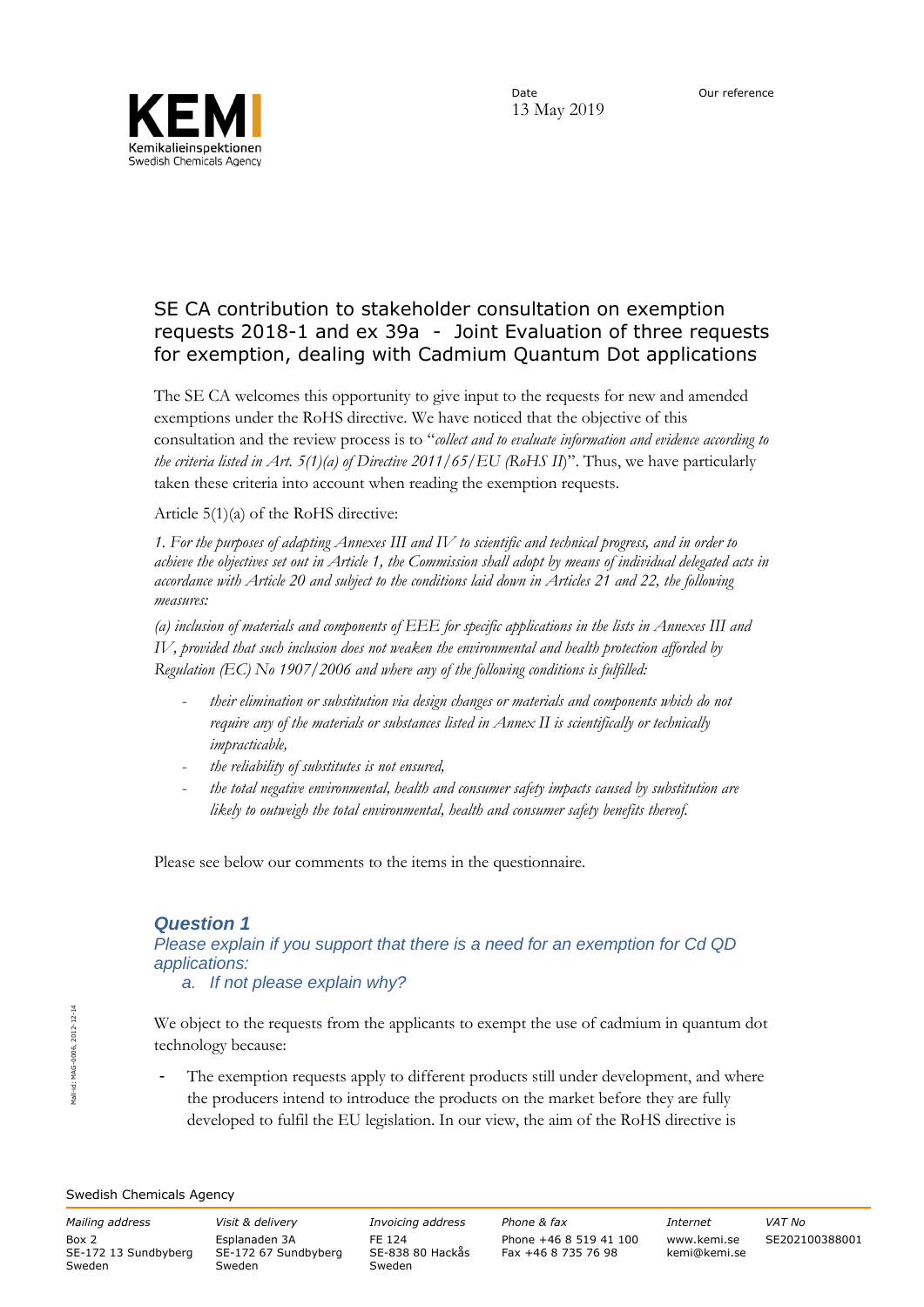Date 13 May 2019

phasing out old equipment containing substances in Annex II, but not for expanding the market for new uses of such substances.

- The reasons for the requests are new applications that would improve colour performance. Hence, the requests is not about continued production of EEE with certain qualities, instead the aim is to start using cadmium in order to introduce new applications. There are available techniques free from cadmium both for quantum dot technology and for other technologies that provide the same basic function to the relevant equipment.
- According to recital 5 of the RoHS Directive the use of cadmium should be limited to cases where suitable and safer alternatives do not exist. (Recital 5: "*The Council Resolution of 25 January 1988 on a Community action programme to combat environmental pollution by cadmium ( 5 ) invites the Commission to pursue without delay the development of specific measures for such a programme. Human health also has to be protected and an overall strategy that in particular restricts the use of cadmium and stimulates research into substitutes should therefore be implemented. The Resolution stresses that the use of cadmium should be limited to cases where suitable and safer alternatives do not exist.*)
- We do not share the applicants conclusion that the criteria for adopting the requested exemptions are met. We do not find that any of the conditions in Article  $5(1)(a)$  are fulfilled, and thus there is no basis for adoption of any exemptions from Annex II of RoHS. According to Article 5 (1), the overall negative consequences should be weighed against the overall positive consequences. Some of the applications related to the exemption requests are currently not in use. It is therefore not possible to determine to what extent the exemptions will be used and thus not what amount of cadmium in the EEE that the exemptions will cause. E.g. we can not foresee if other companies than the applicants will use an exemption, when in force.
- An adoption of an extended or a new exemption against the aim of RoHS will encourage the development of cadmium technology and means that resources will be spent on unsustainable solutions instead of investing in cadmium free technologies under development. The refuse of an exemption could therefore act as a driving force and accelerate the development of cadmium free technology.
	- *b. If yes, please detail which of the proposed formulations you support or provide an alternative proposal, also explaining why you support an exemption and the specific formulation alternative.*

Not applicable since we do not support the need for any exemption.

*In both cases, please provide detailed technical argumentation / evidence in line with the criteria in Art. 5(1)(a) to support your statement.*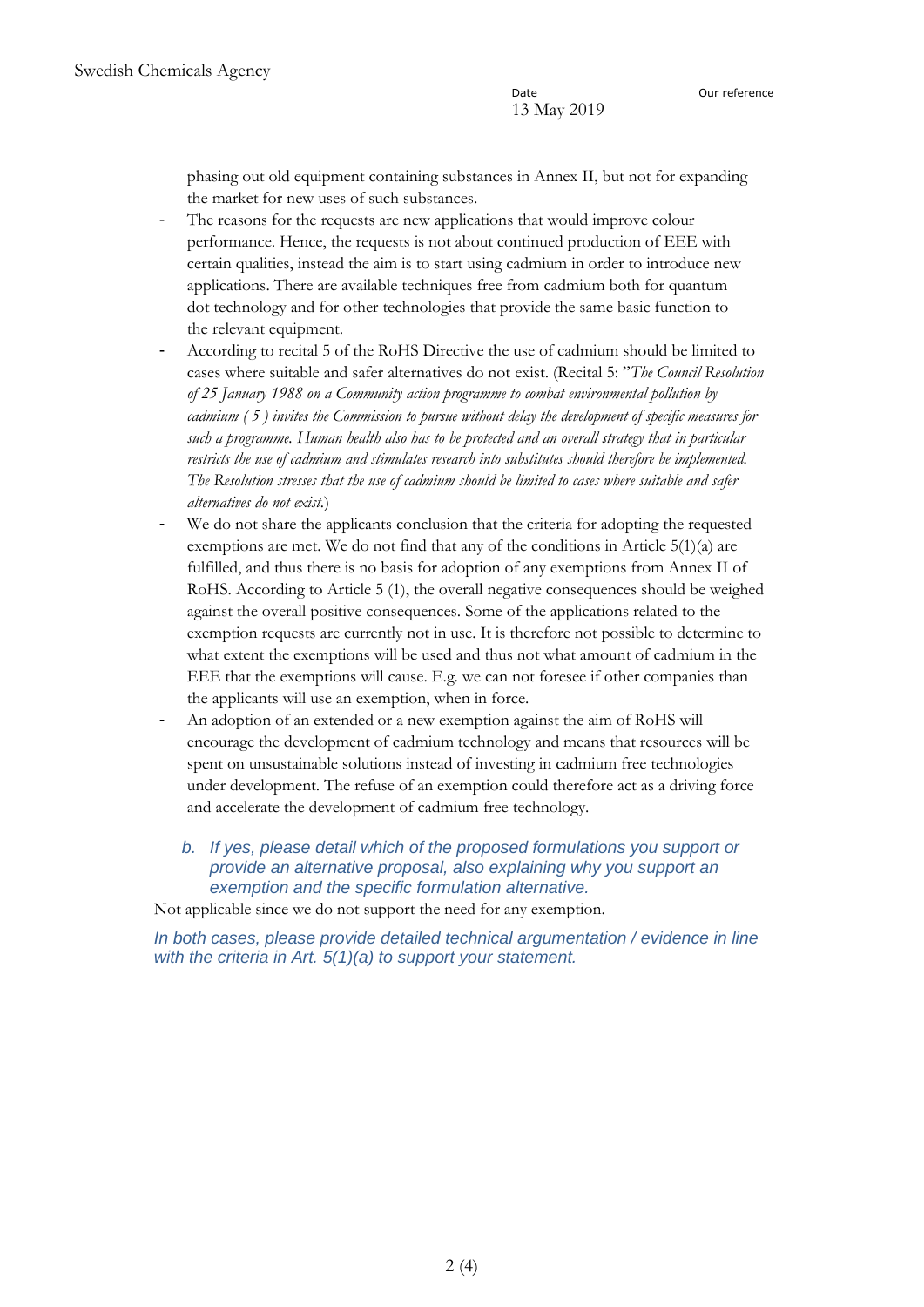Date 13 May 2019

### *Question 2*

*From the information provided by the applicants it can be understood that Cd QDs have various application areas of relevance to the RoHS Directive (displays and lighting) and may be applied in such applications in different configurations (on-edge, on surface, on chip within the LED package and on-chip within a thin layer on top of the chip). As regards the scope of a possible exemption, please provide information to clarify:* 

*a. Which of the above application areas should be covered by a future exemption;* 

None. When new technologies for EEE are developed, it is the duty of the producers to only introduce new technologies to the EU market that fulfils the concentration limits in RoHS Annex II.

In light of the request from the applicant to redraft the current exemption 39a, it is questionable whether it is possible to request an extension of the existing exemption. In this specific case, when the exemption request concerns an application that is not introduced at the European market yet, a rewording of the existing exemption could not be regarded to be an appropriate measure while the exemption request should be treated as a new request.

### *Question 5*

*For the various application areas and configurations mentioned in question 2, please provide data as to actual products currently on the market and how this is to develop within the next five years. Please refer in your answer to: a. Types of products (lighting products for various purposes, displays of various size and type), also specifying the applied Cd QD configuration;* 

*…*

*c. Alternative products of the same type that are Cd free and that provide similar performance in terms of colour output (CRI, colour gamut, etc. as relevant to the application area) energy efficiency.* 

The issue of comparable performance is referred to in the questionnaire. From the implementation of other EU legislation, e.g REACH, we have experienced that alternatives never give exactly the same performance, but they could still deliver a quality that is sufficient and generally accepted for the intended purpose. All answers on performance of alternatives should therefore be assessed carefully.

## *Additional comments not related to the specific questions in the questionnaire*

In the exemption requests, the introduction of new products with cadmium content at the EU market is justified by a reduction of cadmium emissions from generation of electricity due to a predicted decrease in energy consumption from equipment containing cadmium quantum dots. We do not agree with this kind of argumentation. If the parties behind the exemption requests are concerned over the environmental impact from the generation of electricity, the way forward should rather be to search for solutions to reduce cadmium emissions in the energy sector and not by development of new EEE based on cadmium.